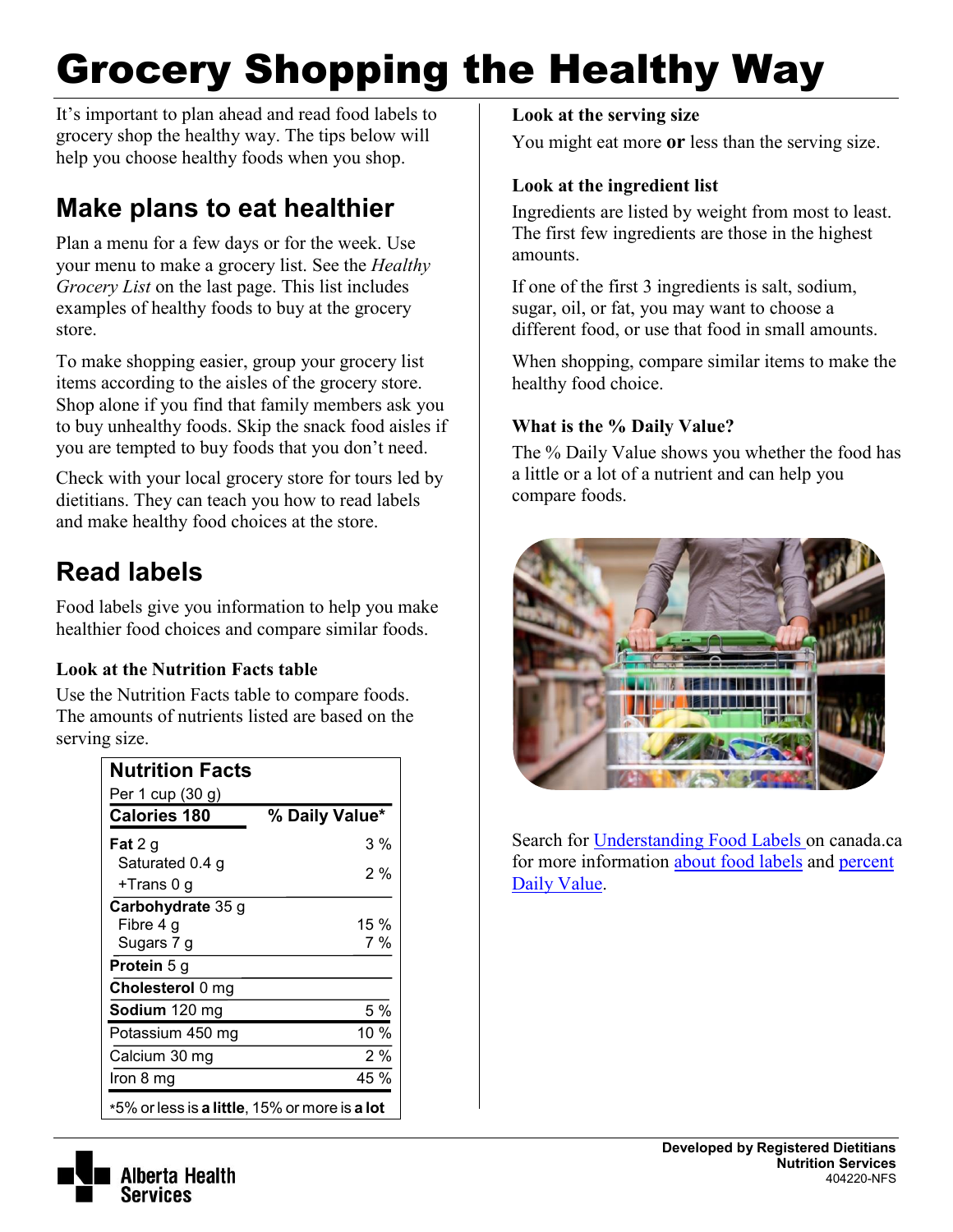# **Healthy shopping list**

The list below has examples of nutritious foods from Canada's Food Guide. Include these foods in your shopping list often.

- = Food choices may be higher in salt. Salt contains sodium. Choose items and brands with less sodium.
- $=$  Food choices may be higher in sugar. Choose items and brands with less sugar.

# **Vegetables and fruits**

#### **Tips:**

- Choose vegetables and fruits that are fresh, frozen, or canned. Look for items with 15% or less Daily Value for sodium.
- Buy a variety of vegetables and fruits.

#### **Shopping list:**

• vegetables and fruits with deep, bright colours such as cantaloupe, carrots, berries, peppers, purple cabbage, and squash



- dark green leafy vegetables such as romaine lettuce, spinach, kale, beet greens, bok choy, and Swiss chard
- frozen vegetables and fruits without added sugar, sauce, sodium, or seasonings
- canned vegetables labelled *low in sodium* or *no salt added*
- fruit canned in its own juice or water

# **Whole grain foods**

#### **Tips:**

- Look for products where a serving contains:
	- o 2 g of saturated fat or less
	- o 2 g of fibre or more
	- o 15% or less Daily Value for sodium
	- o little or 0 g trans fat
- Read the ingredient list. For all grains, look for *whole* or *whole grain* and then the name of the grain (for example: whole barley, whole grain wheat or whole grain rye).
- Choose cereals with little or no added sugar.



## **Shopping list:**

- whole grain breads, buns, English muffins, pitas, rotis, or tortillas
- rice: brown or wild rice
- pasta: higher fibre, whole grain types
- whole grain hot or cold cereals
- wheat germ, wheat bran, or oat bran
- hulled or pot barley
- bulgur
- whole wheat couscous
- popcorn: air popped or plain unsalted microwave
- whole grain rice cakes
- 100% whole grain crackers, plain rye wafers, brown rice crackers, or whole grain pretzels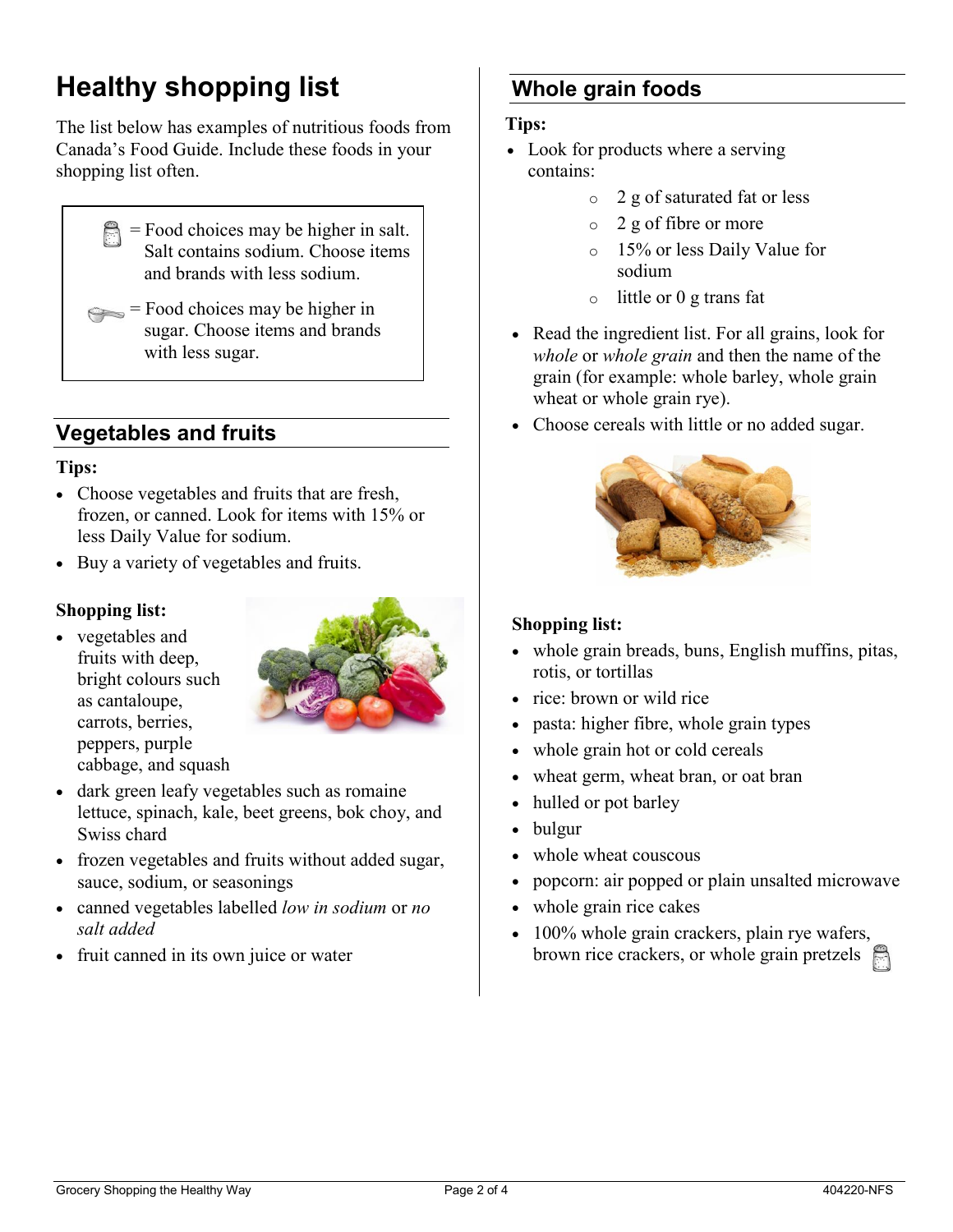# **Protein foods**

#### **Tips:**

- Look for lower fat dairy products.
- Choose milk, yogurt or soy beverages labelled *unsweetened* or *no sugar added*.
- Plan to use meat alternatives, such as beans, lentils, and tofu in meals each week.
- Buy enough to have leftovers for other meals.
- Choose natural nut butters without added sugar or added salt.
- Compare products and choose ones with less saturated fat and sodium.

#### **Shopping list:**

- $\bullet$  milk: skim,  $1\%$ , or 2%
- cottage cheese:  $2\%$ M.F. (Milk Fat) or less  $\approx$
- 
- fortified soy beverage
- hard cheese: 20% M.F. or less
- skim milk powder
- yogurt or kefir: 2% M.F. or less
- canned beans, peas, and lentils (drain and rinse, or look for brands with no salt added)
- dried beans, split peas, and lentils
- peanut butter or other nut butters (unsalted, unsweetened)
- tofu, soy products, or textured soy protein found in meat substitutes
- unsalted nuts and seeds
- eggs
- fresh or frozen fish (not battered or breaded)
- canned fish packed in water
- lean cuts of beef or pork such as round or loin
- lean or extra lean ground beef, chicken, turkey, or pork
- turkey or chicken (without the skin or remove at home)

# **Choose healthy fats**

Include healthy, unsaturated fat each day. Healthy fats include:

- vegetable oils such as canola, olive, peanut, or sunflower
- soft tub margarine labelled as *non-hydrogenated* with 0 grams trans fat
- salad dressings, vinaigrettes, and mayonnaise made with healthy oils
- ground flax, whole chia seeds, or hemp seeds

# **Limit highly processed food**

Highly processed foods are processed or prepared foods and drinks that add excess sodium, sugars, or saturated fat to our diets.

Highly processed foods to limit include:

- processed meats like sausage and deli meats  $\Box$
- buttered or salted microwave popcorn
- candies, chocolate bars
- cookies, Danishes, donuts, pies, and cakes
- jam, jelly, syrup, honey, sugar, or agave syrup  $\iff$
- pop, sports drinks, energy drinks, or flavoured/vitamin waters
- potato, nacho, and taco chips
- salt and sea salt
- seasoning or soup mixes that have salt added, such as garlic salt, onion salt, and celery salt
- condiments such as barbeque sauce, ketchup, mustard, or pickled vegetables  $\Longleftrightarrow$